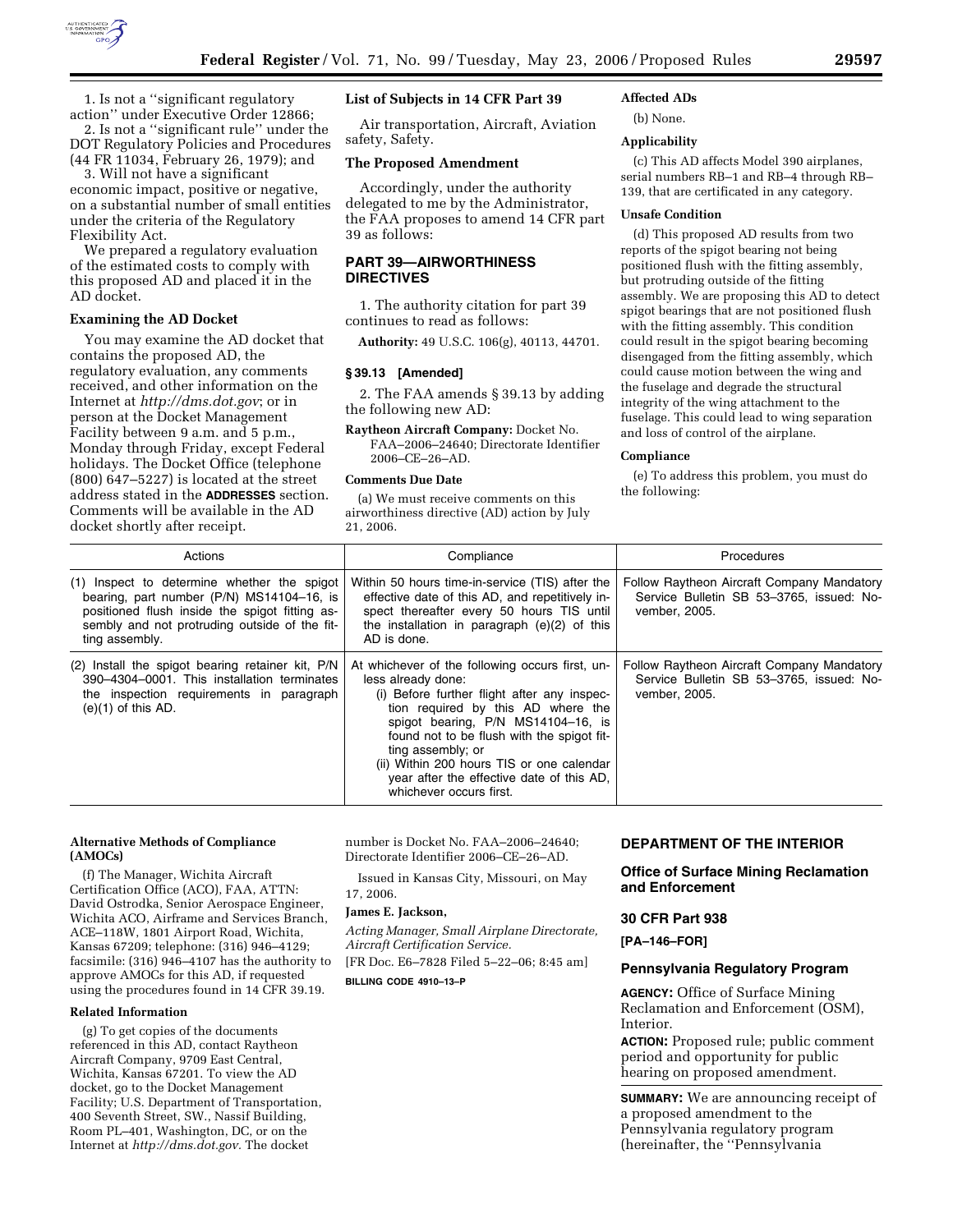four OSM-issued required amendments. Pennsylvania asserts that its program, in the case of these required amendments, is as effective as the corresponding Federal regulations and SMCRA and can be removed. We are also providing discussions to remove three more required amendments.

This document gives the times and locations that the Pennsylvania program and this submittal are available for your inspection, the comment period during which you may submit written comments, and the procedures that we will follow for the public hearing, **DATES:** We will accept written comments until 4 p.m., local time June 22, 2006. If requested, we will hold a public hearing on June 19, 2006. We will accept requests to speak until 4 p.m., local time on June 7, 2006. **ADDRESSES:** You may submit comments, identified by ''PA–146–FOR'' by any of the following methods:

• E-mail: *grieger@osmre.gov.* 

• Mail/Hand Delivery: George Rieger, Director, Pittsburgh Field Division, Office of Surface Mining Reclamation and Enforcement, 415 Market Street, Room 304, Harrisburg, PA 17101; Telephone: (717) 782–4036.

• Federal eRulemaking Portal: *http:// www.regulations.gov.* Follow the instructions for submitting comments.

*Instructions:* All submissions received must include the agency docket number ''PA–146–FOR'' for this rulemaking. For detailed instructions on submitting comments and additional information on the rulemaking process, see the ''Public Comment Procedures'' section in this document. You may also request to speak at a public hearing by any of the methods listed above or by contacting the individual listed under **FOR FURTHER INFORMATION CONTACT**.

*Docket:* You may review copies of the Pennsylvania program, this submission, a listing of any scheduled public hearings, and all written comments received in response to this document at OSM's Pittsburgh Field Division Office at the address listed above during normal business hours, Monday through Friday, excluding holidays. You may receive one free copy of the submission by contacting OSM's Pittsburgh Field Division's Harrisburg Office. In addition, you may receive a copy of the submission during regular business hours at the following location:

Joseph P. Pizarchik, Director, Bureau of Mining and Reclamation,

Pennsylvania Department of Environmental Protection, Rachel Carson State Office Building, PO Box 8461, Harrisburg, Pennsylvania 17105– 8461, Telephone: (717) 787–5103.

**FOR FURTHER INFORMATION CONTACT:**  George Rieger, Telephone: (717) 782– 4036. E-mail: *grieger@osmre.gov.* 

### **SUPPLEMENTARY INFORMATION:**

I. Background on the Pennsylvania Program II. Description of the Submission III. Public Comment Procedures

IV. Procedural Determinations

# **I. Background on the Pennsylvania Program**

Section 503(a) of the Act permits a State to assume primacy for the regulation of surface coal mining and reclamation operations on non-Federal and non-Indian lands within its borders by demonstrating that its program includes, among other things, ''a State law which provides for the regulation of surface coal mining and reclamation operations in accordance with the requirements of this Act \* \* \*; and rules and regulations consistent with regulations issued by the Secretary pursuant to this Act.'' See 30 U.S.C.  $1253(a)(1)$  and  $(7)$ . On the basis of these criteria, the Secretary of the Interior conditionally approved the Pennsylvania program on July 30, 1982. You can find background information on the Pennsylvania program, including the Secretary's findings, the disposition of comments, and conditions of approval of the Pennsylvania program in the July 30, 1982, **Federal Register**  (47 FR 33050). You can also find later actions concerning the Pennsylvania program and program amendments at 30 CFR 938.11, 938.12, 938.15 and 938.16.

### **II. Description of the Submission**

By letters dated February 7, 2006 (Administrative Record Number PA803.37) and February 28, 2006 (Administrative Record Number PA803.36), Pennsylvania sent OSM an explanation of why their program is no less effective than the Federal Program, which would allow us, if we find that Pennsylvania's assertions are correct, to remove four required amendments at 30 CFR 938.16(eee), (ggg), (qqq) and (ttt) per the provisions of 30 CFR 730.5. We are also proposing to remove amendments at 30 CFR 938.16(r), (kkk) and (lll) (Administrative Record Number PA790.28, PA803.35 and PA830.38 respectively) based on an OSM's Harrisburg Field Office staff review of whether the amendments are necessary. The full text of the as effective as determinations are available for you to read at the location listed

above under **ADDRESSES**. A summary of the proposed changes are as follows:

## *30 CFR 938.16(r)*

OSM required Pennsylvania to amend Chapter 86.193(h) or otherwise amend its program to be no less effective than 30 CFR 846.12(a) by clarifying that an individual civil penalty is not a substitute for mandatory civil penalties, and also to clarify when the assessment of an individual civil penalty would be appropriate. (See 56 FR 24696, May 31, 1991).

The first part of this required amendment has been resolved as a result of an amendment that PADEP submitted to its program on January 23, 1996 (PA838.00—Part 1), to delete the provision at 25 Pa Code 86.193(h) which stated that ''The Department may, when appropriate, assess a penalty against corporate officers, directors, or agents as an alternative to, or in combination with, other penalty actions.'' As a result of OSM's review, a final rule was issued on November 7, 1997 (62 FR 60169– 60177), and the Director approved this deletion and determined that it did not render the Pennsylvania program less effective than the Federal regulation at 30 CFR 846.12(a). With this deletion, PADEP has satisfied the first part of this required amendment. The second part of 30 CFR 938.16(r) required Pennsylvania to clarify when the assessment of an individual civil penalty would be appropriate. PADEP asserted that an individual civil penalty is assessed in accordance with 25 Pa. Code 86.195(a), which provides for the assessment of individual civil penalties against corporate officers who either participate in or intentionally allow violations to occur. As such, we are proposing to remove the required program amendment at 30 CFR 938.16(r) on the basis that Pennsylvania's program is no less effective than the Federal program.

#### *30 CFR 938.16(eee)*

OSM required Pennsylvania to submit a proposed amendment to 25 Pa. Code 86.195(a) and (b) to specify that individual civil penalties may be assessed against corporate directors or agents of the corporate permittee and to include provisions for the assessment of an individual civil penalty for a failure or refusal to comply with any orders issued by the Secretary. Pennsylvania is requesting that OSM remove the required program amendment at 30 CFR 938.16(eee) based on the determination that the Pennsylvania program is no less effective than its Federal counterpart with respect to (a) the scope of persons subject to individual civil penalties and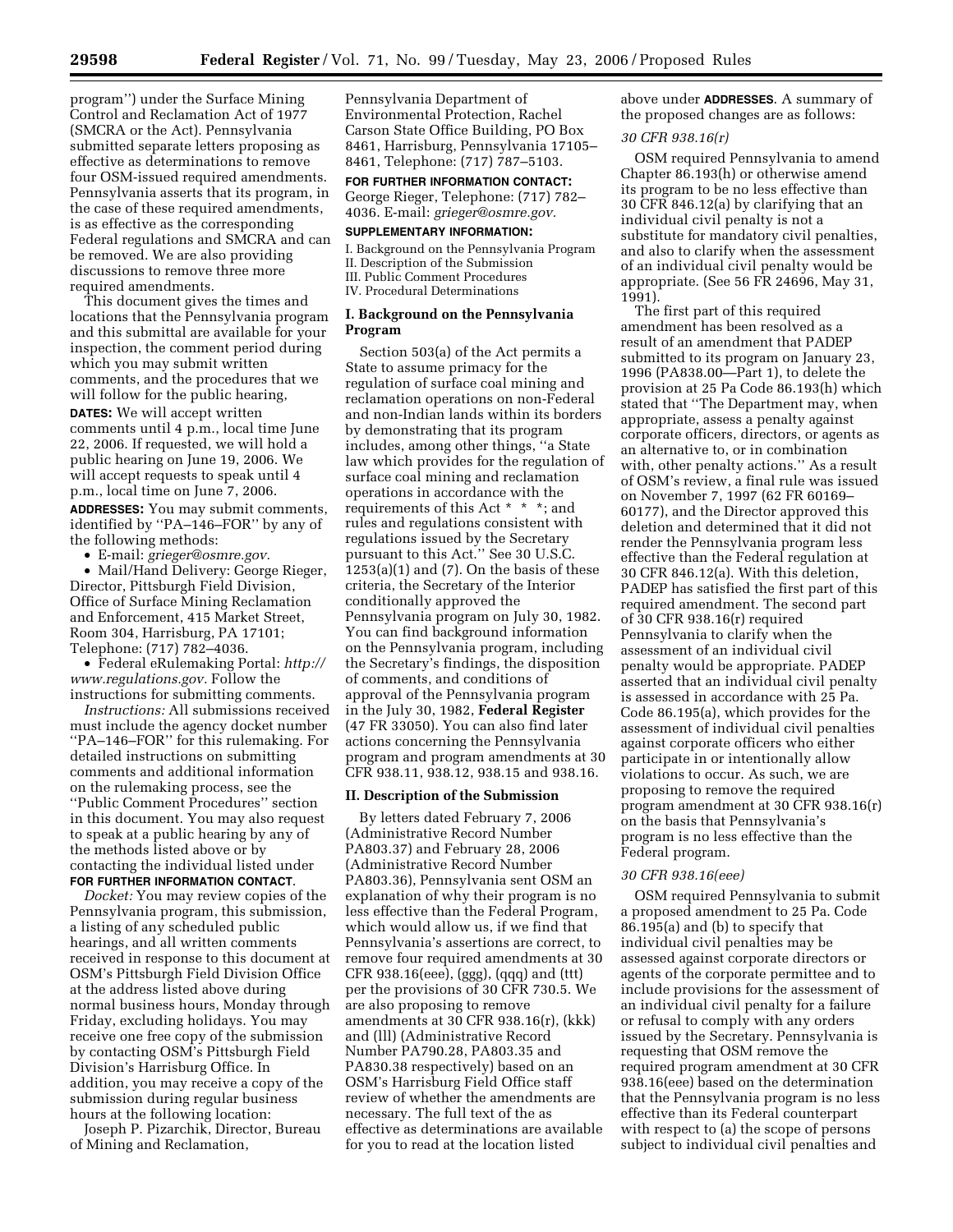(b) the scope of orders subject to individual civil penalties against corporate permittees. Below is a discussion of Pennsylvania's submission to remove the required amendment. On April 8, 1993, OSM issued a final rule approving in part, and disapproving in part, an amendment to Pennsylvania's program regarding the State's authority to assess civil penalties against corporate directors, officers and agents. (See 66 FR 18149, April 8, 1993). Pennsylvania proposed to add 25 Pa. Code 86.195 which states in pertinent part as follows:

(a) The Department may assess a civil penalty against a corporate officer who participates in a violation or whose misconduct or intentional neglect causes or allows a violation.

(b) Whenever the Department issues an order to an operator for failing to abate violations contained in a previous order, it will send by certified mail to each corporate officer listed in the surface mining operator's license application under Section 86.353 (relating to identification of ownership), or to each corporate officer listed in a coal mining activities application under 862 (relating to identification of interests), a copy of the failure to abate order and a notice of the officer's liability under this Section. If the violations are not abated within 30 days of issuance of the failure to abate order, the department may assess a civil penalty against each officer receiving the notice provided by this Section. 25 Pa. Code 86.195(a) and (b).

There is a Federal counterpart to this regulation at 30 CFR 846.12 which provides:

(a) Except as provided in paragraph (b) of this Section, the Office may assess an individual civil penalty against any corporate director, officer or agent of a corporate permittee who knowingly and willfully authorized, ordered or carried out a violation, failure or refusal.

In its analysis of 25 Pa. Code 86.195, OSM determined that the rule is consistent with or at least as effective as 30 CFR 846.12 with respect to culpability and conduct elements. Pennsylvania's regulations define ''participates'' as: ''To take part in an action or to instruct another person or entity to conduct or not to conduct an activity.'' 25 Pa. Code 86.1. OSM concluded that because ''participates'' was defined consistently with the Federal terms ''authorized, ordered or carried out'' and is not modified by the knowing and willful standards applied to the Federal regulations, ''it provides for a broader application of this rule.'' (See 66 FR at 18152–53).

However, OSM raised two issues with respect to whether Section 86.195 is as effective as the Federal regulations. First, noting that 30 CFR 846.12(a) states that a civil penalty may be assessed

against ''any corporate director, officer or agent of a corporate permittee'' while Section 86.195 uses the term ''corporate officer'' to describe potential recipients of individual penalties, OSM asserted that Pennsylvania's rule ''appears to limit the assessment of civil penalties to a more restrictive set of individuals than the corresponding Federal regulations.'' (See 66 FR at 18152).

Second, OSM focused on the procedure in 25 Pa. Code 86.195(b) providing for a specific notice process accompanying the issuance of a PADEP failure to abate order. OSM then contrasted the emphasis in Section 86.195(b) on failure to abate orders with the Federal rule's use of the term ''violation, failure or refusal.'' The Federal regulations define ''violation, failure or refusal'' in pertinent part as a ''failure or refusal to comply with any order issued under section 521 of the Act, or any order incorporated in a final decision issued by the Secretary under the Act \* \* \*.'' 30 CFR 701.5. According to OSM, 25 Pa. Code 86.195 ''does not include a counterpart to the failure or refusal to comply with an order issued by the Secretary under the Act (such as an order to revise a permit).'' (See 66 FR at 18153).

OSM concluded that those two aspects of 25 Pa. Code 86.195 are not as effective as the Federal regulations, disapproved the rule in part, and directed Pennsylvania to amend Section 86.195 to specify that individual civil penalties may be assessed against directors or agents of the corporate permittee and, to include provisions for assessing an individual civil penalty for a failure or refusal to comply with any orders issued by the Secretary. The required amendment was then codified at 30 CFR 938.16(eee).

# A. Set of Individuals Subject to Individual Civil Penalties

Pennsylvania asserts that its regulatory program is as effective as the Federal regulations with respect to the scope of persons subject to individual civil penalties. 25 Pa. Code 86.195 implements Section 18.4 of the Pennsylvania Surface Mining Conservation and Reclamation Act (PASMCRA). Pennsylvania asserts that one must look to the Pennsylvania Statute (P.S.) to determine the Pennsylvania Department of Environmental Protection's (PADEP) authority to assess individual civil penalties and to understand the intent of the implementing regulation. Pursuant to Section 18.4 of PASMCRA: ''In addition to proceeding under any other remedy available at law or in equity for a violation of a provision of this act, rule, regulation, order of the

Department, or a condition of any permit issued pursuant to this act, the Department may assess a civil penalty upon a person or municipality for such violation.'' 52 P.S. Section 1396.18d. The term ''person'' is defined by PASMCRA as follows:

''Person'' shall be construed to include any natural person, partnership, association or corporation or any agency, instrumentality or entity of Federal or State Government. Whenever used in any clause prescribing and imposing a penalty, or imposing a fine or imprisonment, or both, the term ''person'' shall not exclude the members of an association and the directors, officers or agents of a corporation. 52 P.S. Section 1396.3.

Thus, PASMCRA expressly authorizes the department to issue civil penalties on the directors, officers or agents of a corporation. Corporate licensees are required to identify all directors, officers and agents as part of their application for a mining license in Pennsylvania. 25 Pa. Code 86.353. Mining-permit applications in Pennsylvania must contain similar ownership and control information. See 25 Pa. Code 86.62(b). Pennsylvania therefore submits that its overall regulatory program is as effective as the Federal regulations with respect to the agency's authority to assess individual civil penalties on corporate directors, officers or agents.

# B. Scope of Orders Subject to Individual Civil Penalties

Pennsylvania also asserts that its regulatory program is as effective as the Federal regulations with respect to the scope of orders subject to individual civil penalties against corporate permittees. Section 86.195 states that the PADEP may assess a civil penalty against any corporate officer who ''participates in a violation or whose misconduct or intentional neglect causes or allows a violation.'' The term ''violation,'' though not expressly defined in the Pennsylvania regulations, is a broad term that encompasses any failure or refusal by a person to comply with the mining laws as set forth in the Pennsylvania statutes and regulations. See, e.g., Black's Law Dictionary 1564 (7th ed. 1999) (defining ''violation'' as an ''infraction or breach of the law'' or, as the ''act of breaking or dishonoring the law''). Pennsylvania asserts that the PADEP has authority to issue orders consistent with section 521 of SMCRA. (See 25 Pa. Code 86.212).

The PADEP also has authority to issue any ''other orders as are necessary to aid in the enforcement of the acts or the regulations promulgated pursuant thereto. The orders include, but are not limited to, orders modifying,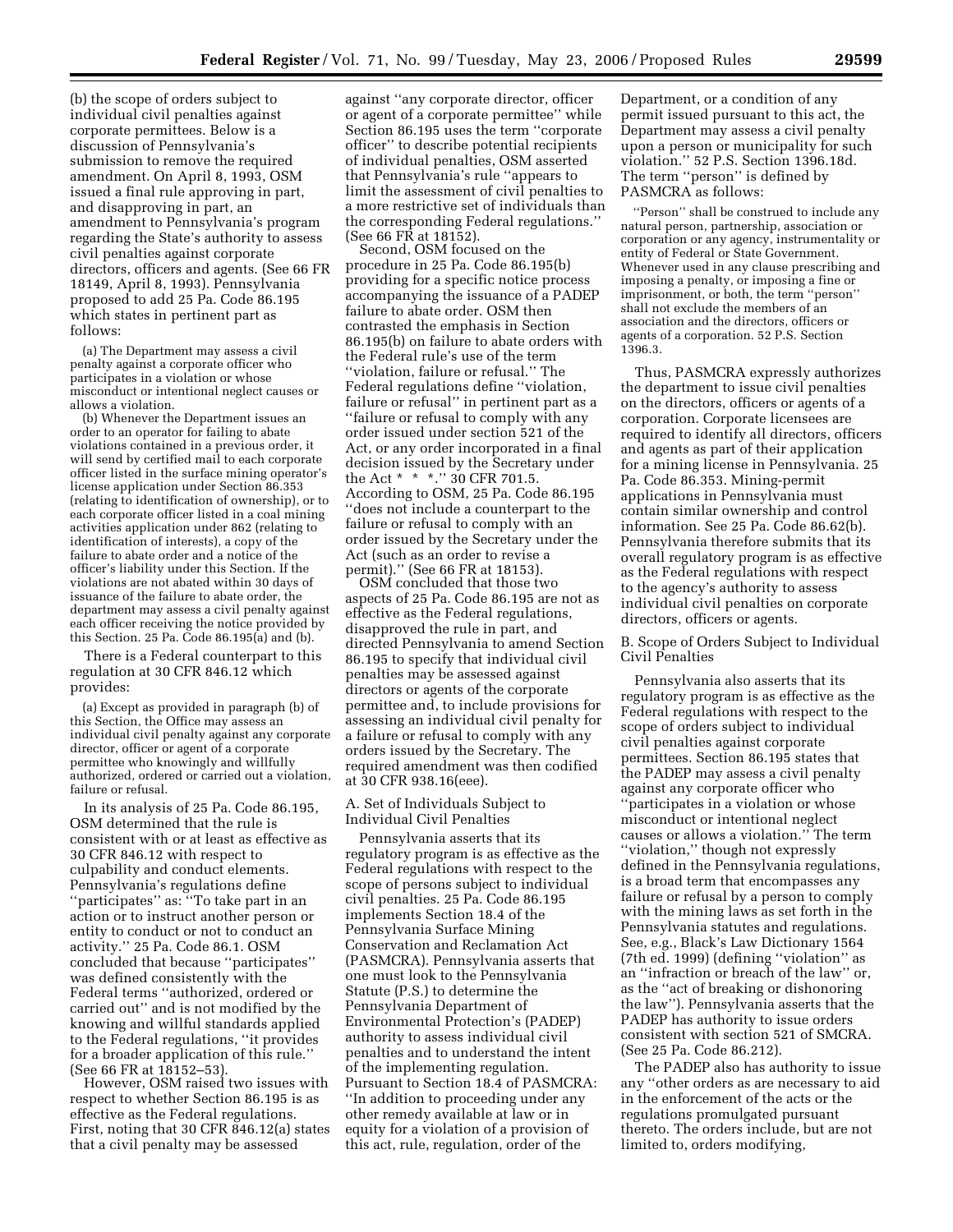suspending or revoking permits and licenses.'' 25 Pa. Code 86.213. See also 52 P.S. 1396.4b(a) (granting the PADEP the ''authority and power to enforce the provisions of this act and the rules and regulations promulgated there under''). Moreover, PADEP orders are considered adjudications of the agency. See 2 Pa.C.S.A. Section 101 (defining ''adjudication'' as any ''final order, decree, decision, determination or ruling by an agency affecting personal or property rights, privileges, immunities, duties, liabilities or obligations'' of a party); see also 35 P.S. 7514(c) (PADEP actions adversely affecting a person are appealable to the Environmental Hearing Board). Thus, the term ''violation'' in 86.195(a) must be interpreted to include a failure to comply with any type of final order issued by the PADEP to a corporate permittee.

PADEP continued to assert that OSM's disapproval faulted Section 86.195(b) for not expressly including a counterpart to the Federal regulation's failure to comply with an order issued by the Secretary (such as an order to revise a permit). 66 FR at 18153. But Section 86.195(a) authorizes the PADEP to assess individual civil penalties on corporate permittees for ''a violation.'' A failure or refusal by a corporate permittee to comply with any order of the PADEP necessary to aid in the enforcement of the Pennsylvania mining laws—including an order modifying a permit—would constitute a violation of Section 86.213, and would be subject to civil penalty assessment. See 52 P.S. 1396.18f (''it shall be unlawful to fail to comply with any rule or regulation of the PADEP or to fail to comply with any order or permit or license of the PADEP, to violate any of the provisions of this act or rules and regulations adopted hereunder, or any order or permit or license of the PADEP''). See also 52 P.S. 1396.18d (authorizing assessment of civil penalties for violation of PASMCRA, any PADEP rule or regulation, any order of the PADEP, or a condition of any permit).

Pennsylvania asserts that its regulatory program includes the authority to assess individual civil penalties for a broader scope of violations than those explicitly defined in the Federal regulations, including orders issued by the PADEP pertaining to permit conditions. Pennsylvania therefore submits that its regulatory program is as effective as the Federal regulations with respect to the types of orders subject to an individual civil penalty assessment pursuant to 25 Pa. Code 86.195. As such, Pennsylvania is requesting to have the required program

amendment at 30 CFR 938.16(eee) removed. (Administrative Record Number PA803.37)

# *30 CFR 983.16(ggg)*

OSM required Pennsylvania to submit a proposed amendment to 25 Pa. Code 86.151(d) to define the point at which seeding, fertilization, irrigation, or rill and gully repairs cease to be augmentative and may be considered nonaugmentative normal husbandry practices. Moreover, Pennsylvania shall submit a proposed amendment to require such practices be evaluated and approved in accordance with the State program amendment process and 30 CFR 732.17 (58 FR 18149–18161, April 8, 1993). Pennsylvania is requesting that OSM remove the required program amendment at 30 CFR 938.16(ggg) based on the determination that: Pennsylvania regulations define the point at which practices cease to be selective husbandry and become subject to liability extension in a way no less effective than similar guidance provided at 30 CFR 816/817.116(c)(4); and also that the PADEP has not approved any alternative selective husbandry practices and in the event additional ''nonaugmentative normal husbandry practices'' are identified beyond those already discussed at 25 Pa. Code 86.151(d), Pennsylvania will submit them to OSM in accordance with the State program amendment process before these practices are approved in Pennsylvania.

There are two parts to this required amendment:

The first part requires that Pennsylvania define the point at which seeding, fertilization, irrigation, or rill and gully repairs cease to be augmentative, subject to the 5-year extended liability period, and the point at which it may be considered nonaugmentative normal husbandry practices. The second part requires that, in accordance with 30 CFR 816.116(c)(4), before selected husbandry practices can be categorized as ''normal husbandry practices'' they are required to be documented as usual or expected practices customarily performed to ensure vegetative success, and secondly reviewed and approved through the State program amendment process. This includes all management practices that are categorized as ''normal husbandry practices,'' such as seeding, fertilization, irrigation or the repair of rills and gullies.

To resolve the first part of this required amendment, PADEP has clarified that 25 Pa. Code 86.151(d) includes selective husbandry practices that do not restart the 5-year liability

period and also provided that practices that go beyond normal conservation practices will extend the liability period accordingly. OSM acknowledges that 25 Pa. Code 86.151(d) defines selective husbandry practices that do not restart the 5-year liability period as pest and vermin control, pruning, repair of rills and gullies or reseeding or transplanting or both that constitute normal conservation practices within the region for similar land uses. Further, with the disapproval of the word ''augmented,'' Pennsylvania's regulations at Section 86.151(d) provide further guidance on when seeding, fertilization, irrigation and repair of rills and gullies would require extending the period of liability. That is, when those activities ''exceed those normally applied in maintaining use or productivity of comparable unmined land in the surrounding area.'' Because Pennsylvania's regulations define the point at which practices cease to be selective normal husbandry, and become subject to liability extension, as indicated above, the Pennsylvania program is no less effective than similar guidance provided in the Federal program at 30 CFR 816/ 817.116(c)(4).

To resolve the second part of the required amendment, PADEP asserts that they have not approved any alternative selective husbandry practices (for use on individual permits, clarification added), and in the event additional ''nonaugmentative normal husbandry practices'' are identified (beyond those already discussed at Section 86.151(d), clarification added), they will be submitted to OSM in accordance with the state program amendment process before approval by Pennsylvania. As a result of these discussions, PADEP is requesting that OSM remove the required amendment at 30 CFR 938.16(ggg).

## *30 CFR 938.16(kkk)*

After further review, OSM has determined that the required program amendment at 30 CFR 938.16(kkk) is moot as a result of OSM's clarification of affected areas as discussed in the final rule dated November 8, 1988 (53 FR 45190–45214).

On April 8, 1993 (58 FR 18149), OSM codified an amendment at 30 CFR 938.16(kkk) directing PADEP to submit a proposed amendment to 25 Pa. Code Section 88.1 requiring that the definition of affected area include all roads that receive substantial use and are substantially impacted by the mining activity.

In 1979, OSM issued rules that defined the term affected area to include any land upon which surface mining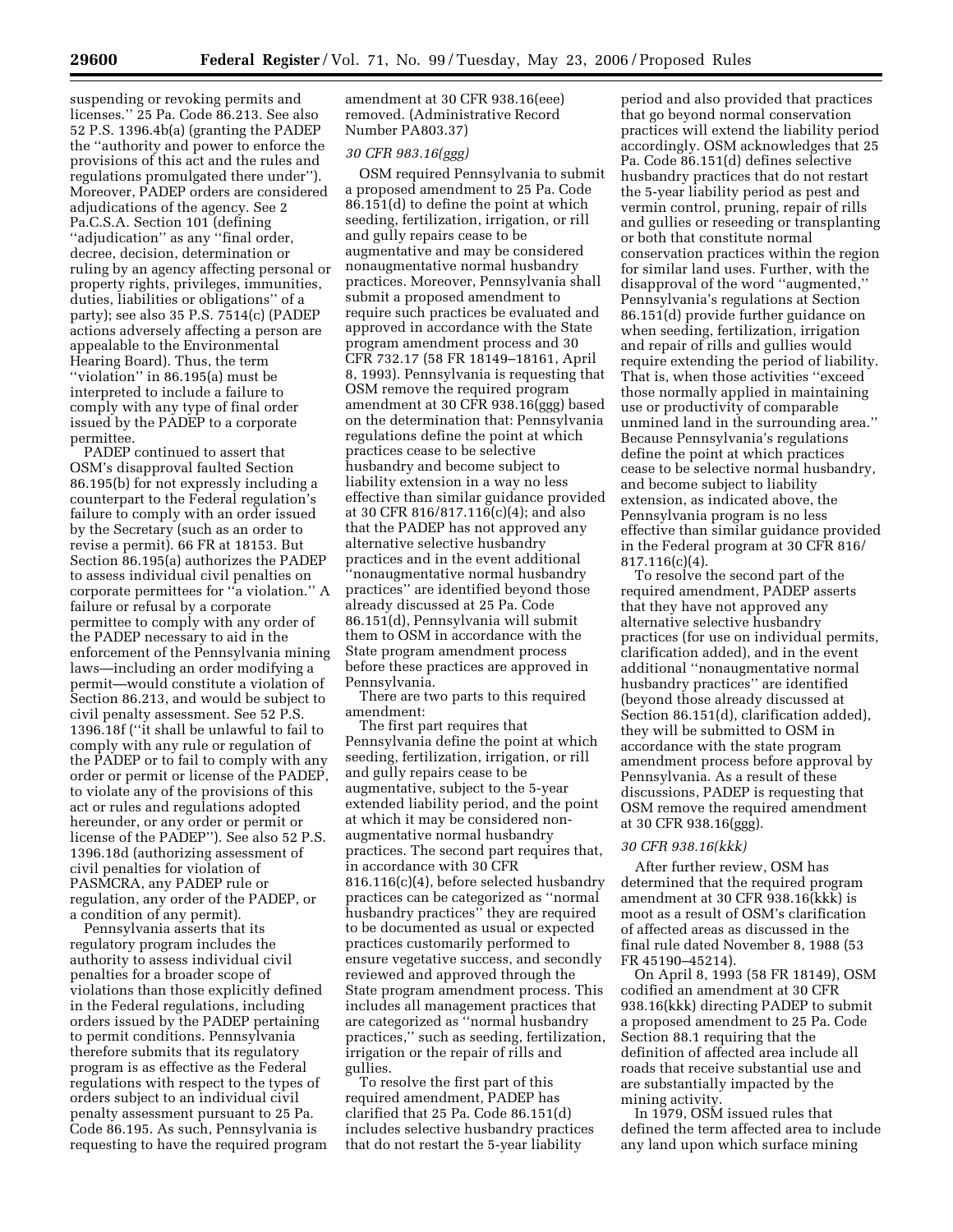activities or underground mining activities are conducted or located. This definition did not exclude public roads. However, on April 5, 1983, OSM adopted a revised definition of the term affected area to exclude public roads from this definition and provided three tests for exclusion, one of which was the substantial public use (more than incidental) test which required that if a road has substantial public use it would be excluded as a public road. This rule was challenged (known as the Flannery Decision, July 15, 1985) as it imposed the ''more than incidental'' public use test in determining whether a public road is part of the affected area and improperly excluded from regulation some public roads which are included in the statutory definition of surface coal mining operations. This rule was remanded because the coverage of this exception was related to public use rather than mining use. In 1986, OSM suspended the definition of affected area to the extent that it excludes public roads which are included in the definition of ''surface coal mining operations.'' Further, the suspension had the effect of including, in the definition of affected area, all lands that are affected by the construction of new roads or the improvement or use of existing roads to gain access to the site of regulated activities or for haulage.

In the November 8, 1988 (53 FR 45190–45214—known as the ''road rule''), final rule, OSM first declined to revise the definition of affected area because the definition of road is clear on its own terms. Second, OSM declined to retain a reference to affected area in the definition of road on the basis that it would not affect the jurisdiction over roads. Third, OSM stated that its intention was not to automatically extend jurisdiction into the existing public road network, but that the regulatory authorities should make decisions on a case-by-case basis. This rule provides the latest and most definitive framework provided by the Secretary.

To the extent that OSM is requiring PADEP to include all roads that receive substantial use and are substantially impacted by the mining activity in the definition of affected area at 25 Pa. Code Section 88.1, this required amendment at 30 CFR 938.16(kkk) is moot, thus OSM is proposing to remove it in accordance with the clarification provided by the November 8, 1988, final rule.

# *30 CFR 938.16(lll)*

OSM required that Pennsylvania submit a proposed amendment to Section 88.1 to require that the

definition of access road include all roads that are improved or maintained for minimal and infrequent use and that the area of the road is comprised of the entire area within the right-of-way, including roadbeds, shoulders, parking and side areas, approaches, structures, and ditches. (58 FR 18149–18161— PA803.20) Further review, indicated that Pennsylvania provides for an additional definition of *road* at 25 Pa. Code 88.1. In that definition, road includes the following:

\* \* \* A road consists of the entire area within the right-of-way, including the roadbed shoulders, parking and roadside area, approaches, structures, ditches, surface and such contiguous appendages as are necessary for the total structure. The term includes access and haul roads constructed, used, reconstructed, improved or maintained for use in coal exploration or surface coal mining activities, including use by coal hauling vehicles leading to transfer, processing or storage areas.

The second part of this amendment requires that PADEP also include in the definition of access roads: ''that area of the road comprised of the entire area within the right-of-way, including roadbeds, shoulders, parking and side areas, approaches, structures, and ditches.'' PADEP's definition of ''road'' in 25 Pa. Code 88.1 includes this required language. As such, we are proposing to remove our required amendment at 30 CFR 938.16(lll) because when the definitions of access road and road are read together, they appear to be no less effective than the Federal counterparts at 30 CFR 701.5 and 816.50(a).

### *30 CFR 938.16(qqq)*

PADEP requested the removal of 30 CFR 938.16(qqq) based on the fact that the Pennsylvania program provides sufficient safeguards to assure that renewals filed under 25 Pa. Code 86.55(j) are required to meet the public notice and participation requirements, and that coal mining will not continue after the permit expiration date, thus making the provision not inconsistent with section 506(d)(3) of SMCRA and no less effective than 30 CFR 774.15(b).

On November 7, 1997 (62 FR 60169– 60177), OSM issued a final rule which included the findings for two provisions at 25 Pa. Code 86.55(i) and 86.55(j). The provision at Section 86.55(i) allows for a permittee to provide a written notice to the PADEP in lieu of submitting a complete renewal application if, after the permit expiration date, the remaining surface mining activities will consist solely of reclamation. Conversely, Section 86.55(j) states that if a permit renewal application is filed

under Section 86.55(i) and the permittee subsequently determines that coal extraction, coal preparation, coal refuse disposal will occur or treatment facilities will be required after the permit expiration date, a renewal application shall be submitted prior to these activities.

As a result of this review, OSM required Pennsylvania to submit a proposed amendment to Section 86.55(j), or otherwise amend its program, to require that any applications for permit renewal be submitted at least 120 days before the permit expiration date. This requirement was codified at 30 CFR 938.16(qqq).

The two counterparts to the Federal program apply at section 506(d)(3) of SMCRA and 30 CFR 774.15(b). In an effort to determine whether this required amendment can be resolved, OSM's Harrisburg staff reviewed prior OSM interpretations regarding this issue that may have been published after the codification of this required amendment. OSM published a final rule to the Kentucky Program (May 10, 2000, 65 FR 29949—29953) pertaining to the issuance of Notices of Violation for failure to submit a timely renewal application. The timeliness in this rule refers to 120 days. On pages 29951 and 29952, OSM, in response to comments, provided the following statements:

Section 506(d)(3) does not, however state that the consequences of failure to comply with the 120 day deadline must be that the renewal cannot be granted under any circumstance, such as after the permittee submits an untimely application.

We do not agree, however, that allowing the filing of a late renewal application violates section 506(d)(3). Instead, we believe this provision is sufficiently flexible to allow consideration of untimely applications, so long as the permit renewal procedures, which include public participation, are properly followed.

However, we expect that we could approve a State program amendment that allows expired permits to be renewed, assuming all other renewal requirements are met, and assuming that mining is not permitted to resume until the renewal application is granted.

As indicated in this excerpt of the May 10, 2000, final rule, OSM believes that section 506(d)(3) of SMCRA is flexible to allow untimely applications as long as the permit renewal procedures are followed regarding public participation, with the assumption that mining is not permitted to resume until the renewal application is granted.

Further Section 86.55(c) requires that applications for renewal of a permit as established in this chapter shall be filed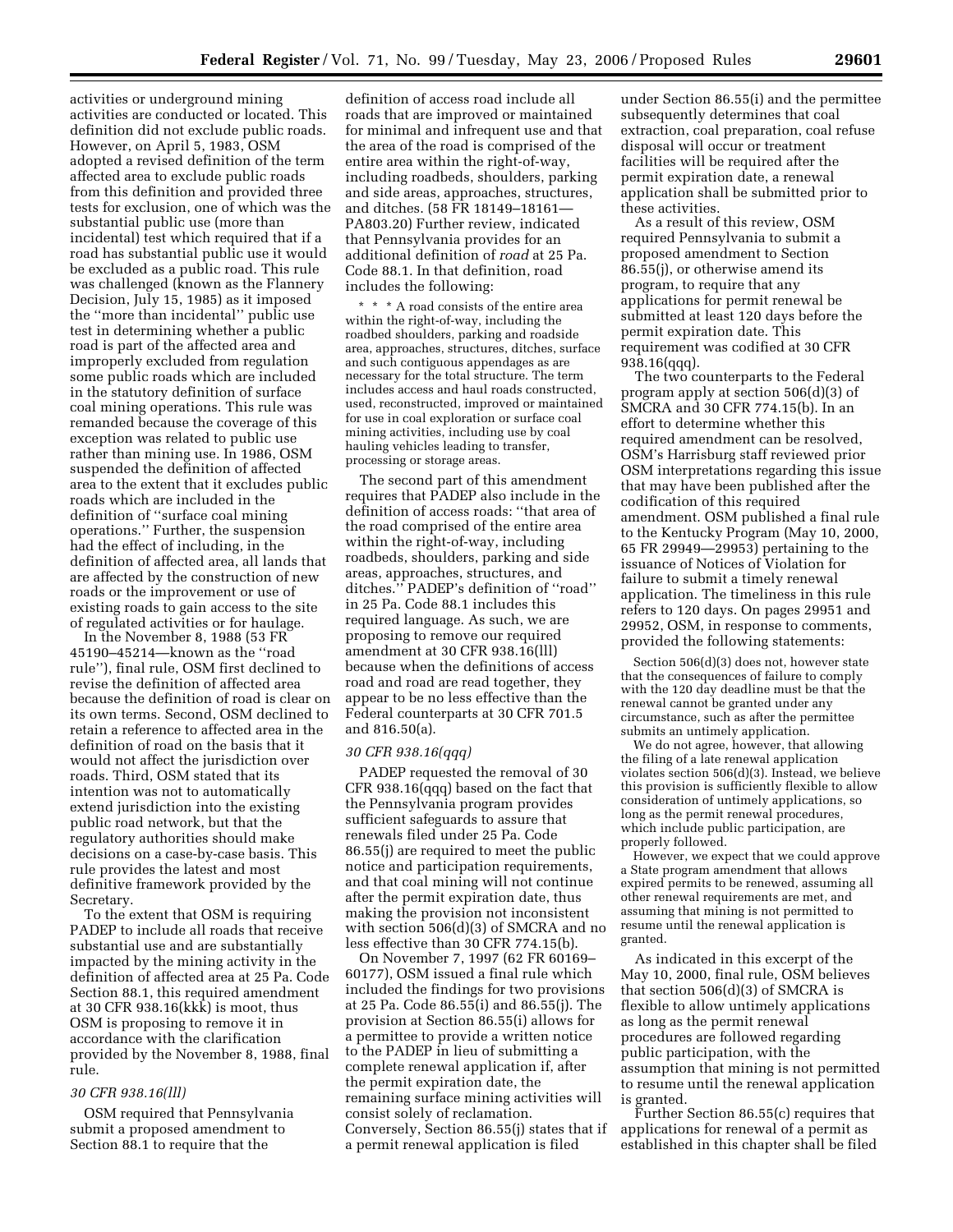with the PADEP at least 180 days before the expiration date of the particular permit in question. Written notices filed in accordance with Section 86.55(i) must also be filed at least 180 days before the expiration date of the permit. Section 86.55(j) provides authority for a permittee, who has already filed a written notice under Section 86.55(i), to submit a renewal for mining if they subsequently determine that coal mining operations will continue after permit expiration. However, Section 86.55(i) restricts this authority by stating that if the reclamation only renewal has been granted, a new permit must be obtained. Section 86.55(j) does not allow coal extraction, preparation, refuse disposal, or land excavation for those purposes to occur after the permit expiration date until the renewal application is approved by the PADEP. Section 86.55(d) requires all applications for renewal to comply with the public notification and participation requirements of Section 86.31. Pennsylvania also further implements 86.31 through a technical guidance document (563–2100–216). This guidance document further explains that public notice and public participation requires at least 60 days to complete (30 days for newspaper notification and 30 days for comments following the final of four weeks of notices), therefore, a renewal application that is filed less than 60 days prior to the expiration date, in accordance with Section 86.55(j), would automatically result in a shut down of coal mining operations.

Pennsylvania asserts that its program provides sufficient safe guards, as previously discussed, to assure that renewals filed under Section 86.55(j) are required to meet the public notice and participation requirements, and that coal mining will not continue after the permit expiration date. As a result of the findings above, Section 86.55(j) does not appear to be inconsistent with section 506(d)(3) of SMCRA and PADEP asserts that it is no less effective than 30 CFR 774.15(b). Therefore, Pennsylvania asserts, the required amendment at 30 CFR 938.16(qqq) has been satisfied and should be removed.

#### *30 CFR 938.16(ttt)*

PADEP requested the removal of 30 CFR 938.16(ttt) based on the fact that the Pennsylvania program does not allow for noncoal waste to be deposited in a coal refuse pile or impounding structure.

On November 7, 1997 (62 FR 60169– 60177), OSM issued a final rule requiring Pennsylvania to submit a proposed amendment to 25 Pa. Code

Sections 88.321 and 90.133, or otherwise amend its program, to require that no noncoal waste be deposited in a coal refuse pile or impounding structure.

In its final rule, OSM required Pennsylvania to change its regulations at Section 88.321, however, these performance standards are exempt in accordance with section 529 of SMCRA which authorizes the Secretary to issue separate regulations for anthracite coal surface mines.

Pennsylvania is still required to provide evidence that 25 Pa. Code 90.133 is no less effective than its Federal counterpart at 30 CFR 816.89(c) which states that:

At no time shall any noncoal mine waste be deposited in a refuse pile or impounding structure, nor shall an excavation for a noncoal mine waste disposal site be located within 8 feet of any coal outcrop or storage area.

OSM, in its final rule, was particularly concerned that the provision at Section 90.133 appears to only prohibit the listed materials and other waste materials with low ignition points, rather than specifying that all noncoal materials are prohibited to be deposited in a refuse pile or impounding structure.

Pennsylvania asserts that the burning of coal refuse sites is a serious environmental liability and the inclusion of language regarding materials with low ignition points is meant to emphasize the need to restrict the presence of combustible materials that could cause the coal refuse to ignite. It was not intended to nor does it imply that other waste materials are acceptable for disposal at coal refuse sites.

The materials that are acceptable for disposal are addressed in its Coal Refuse Disposal Control Act (52 P.S. 30.51) and materials that do not meet the definition of ''coal refuse'' must be disposed of in accordance with Pennsylvania's Solid Waste Management Act (SWMA), 35 P.S. 6018.101 *et seq.* and PADEP's Municipal and Residual Waste regulations (25 PA Code Chapters 271– 299). The SWMA prohibits storage or disposal of solid waste (which includes municipal, residual or hazardous waste) unless such storage or disposal is consistent with and authorized by the SWMA and the implementing rules and regulations of PADEP. PADEP's regulations prohibit a person from operating a waste disposal facility unless the person has obtained a permit for the facility from the PADEP. In accordance with 25 Pa. Code Sections 271.201 and 287.101, the definitions of

municipal and residual waste are quite broad and include all wastes from mining except coal refuse as defined in the Coal Refuse Disposal Control Act. For example, the term "residual waste" is defined as: ''Garbage, refuse, other discarded material or other waste, including solid, liquid, semisolid or contained gaseous materials resulting from industrial, mining and agricultural operations; and sludge from an industrial, mining or agricultural water supply treatment facility, wastewater treatment facility or air pollution control facility \* \* \* The term does not include coal refuse as defined in the Coal Refuse Disposal Control Act \* \* \* '' The definitions of ''municipal waste'' and ''hazardous waste'' are also noted at Sections 271.1 and 287.1.

A review of the definitions in the Coal Refuse Disposal Control Act and Chapter 90, show the restrictive nature of PADEP's definition of ''coal refuse'' and the restrictive nature of coal refuse disposal. Moreover, the PADEP interprets these definitions strictly. If a material is not coal refuse, it is not permissible to be disposed of at a coal refuse disposal site. Only coal refuse can be disposed of at a coal refuse site. The materials identified in Section 90.133 are residual wastes, and as such, would be required to be sent to an approved landfill or other appropriate disposal area (such as a recycling center). The definitions from 25 Pa. Code Section 90.1 are implemented in accordance with the Coal Refuse Disposal Control Act (52 P.S. Section 30.51), that also includes definitions at Section 30.53 that define coal refuse and related coal refuse activities.

As explained above, PADEP asserts that protections are provided throughout the Pennsylvania program prohibiting noncoal materials to be deposited on a coal refuse site or impounding structure. Further, this required amendment should be removed.

## **III. Public Comment Procedures**

In accordance with 30 CFR 732.17(h), we are seeking your comments on whether the submission satisfies the applicable program approval criteria of 30 CFR 732.15. If we remove the required amendments, as proposed, these approvals will become part of the Pennsylvania program. We cannot ensure that comments received after the close of the comment period (see **DATES**) or at locations other than those listed above (see **ADDRESSES**) will be considered or included in the Administrative Record.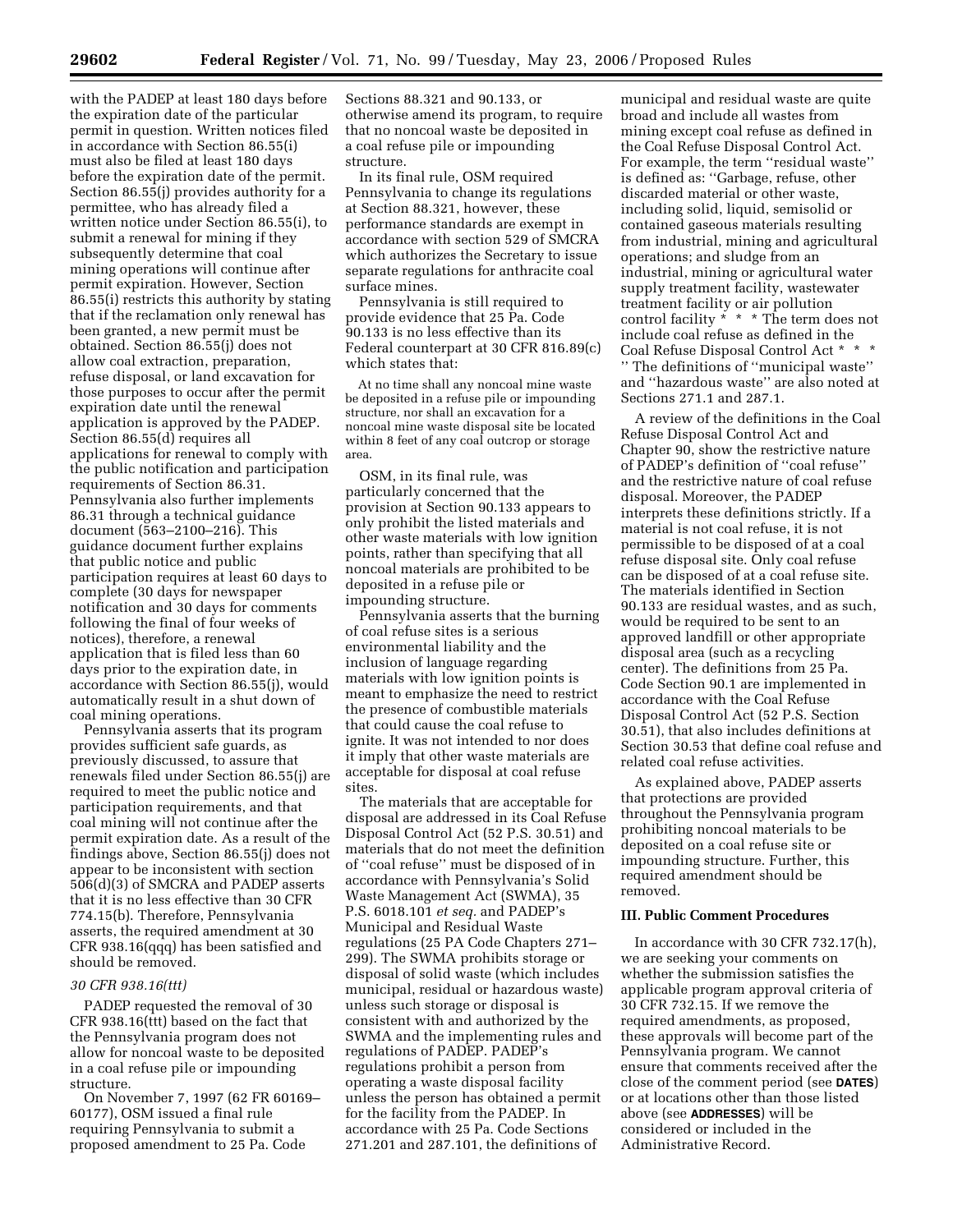# *Written Comments*

Send your written comments to OSM at the address given above. Your written comments should be specific, pertain only to the issues proposed in this rulemaking, and include explanations in support of your recommendations.

# *Electronic Comments*

Please submit Internet comments as an ASCII file avoiding the use of special characters and any form of encryption. Please also include ''Attn: PA–146– FOR'' and your name and return address in your Internet message. If you do not receive a confirmation that we have received your Internet message, contact the Pittsburgh Field Division's Harrisburg Office at (717) 782–4036.

# *Availability of Comments*

We will make comments, including names and addresses of respondents, available for public review during normal business hours. We will not consider anonymous comments. If individual respondents request confidentiality, we will honor their request to the extent allowable by law. Individual respondents who wish to withhold their name or address from public review, except for the city or town, must state this prominently at the beginning of their comments. We will make all submissions from organizations or businesses, and from individuals identifying themselves as representatives or officials of organizations or businesses, available for public review in their entirety.

#### *Public Hearing*

If you wish to speak at the public hearing, contact the person listed under **FOR FURTHER INFORMATION CONTACT** by 4 p.m., local time on June 7, 2006. If you are disabled and need special accommodations to attend a public hearing, contact the person listed under **FOR FURTHER INFORMATION CONTACT**. We will arrange the location and time of the hearing with those persons requesting the hearing. If no one requests an opportunity to speak, we will not hold the hearing.

To assist the transcriber and ensure an accurate record, we request, if possible, that each person who speaks at a public hearing provide us with a written copy of his or her comments. The public hearing will continue on the specified date until everyone scheduled to speak has been given an opportunity to be heard. If you are in the audience and have not been scheduled to speak and wish to do so, you will be allowed to speak after those who have been scheduled. We will end the hearing after everyone scheduled to speak and others

present in the audience who wish to speak, have been heard.

### *Public Meeting*

If only one person requests an opportunity to speak, we may hold a public meeting rather than a public hearing. If you wish to meet with us to discuss the submission, please request a meeting by contacting the person listed under **FOR FURTHER INFORMATION CONTACT**. All such meetings are open to the public and, if possible, we will post notices of meetings at the locations listed under **ADDRESSES**. We will make a written summary of each meeting a part of the administrative record.

# **IV. Procedural Determinations**

#### *Executive Order 12630—Takings*

This rule does not have takings implications. This determination is based on the analysis performed for the counterpart Federal regulations.

## *Executive Order 12866—Regulatory Planning and Review*

This rule is exempted from review by the Office of Management and Budget (OMB) under Executive Order 12866.

## *Executive Order 12988—Civil Justice Reform*

The Department of the Interior has conducted the reviews required by section 3 of Executive Order 12988 and has determined that, to the extent allowable by law, this rule meets the applicable standards of subsections (a) and (b) of that section. However, these standards are not applicable to the actual language of State regulatory programs and program amendments since each such program is drafted and promulgated by a specific State, not by OSM. Under sections 503 and 505 of SMCRA (30 U.S.C. 1253 and 1255) and the Federal regulations at 30 CFR 730.11, 732.15, and 732.17(h)(10), decisions on proposed State regulatory programs and program amendments submitted by the States must be based solely on a determination of whether the submittal is consistent with SMCRA and its implementing Federal regulations and whether the other requirements of 30 CFR parts 730, 731, and 732 have been met.

## *Executive Order 13132—Federalism*

This rule does not have Federalism implications. SMCRA delineates the roles of the Federal and State governments with regard to the regulation of surface coal mining and reclamation operations. One of the purposes of SMCRA is to ''establish a nationwide program to protect society and the environment from the adverse

effects of surface coal mining operations." Section  $503(a)(1)$  of SMCRA requires that State laws regulating surface coal mining and reclamation operations be ''in accordance with'' the requirements of SMCRA. Section 503(a)(7) requires that State programs contain rules and regulations ''consistent with'' regulations issued by the Secretary pursuant to SMCRA.

# *Executive Order 13175—Consultation and Coordination With Indian Tribal Governments*

In accordance with Executive Order 13175, we have evaluated the potential effects of this rule on Federally recognized Indian tribes and have determined that the rule does not have substantial direct effects on one or more Indian tribes, on the relationship between the Federal Government and Indian tribes, or on the distribution of power and responsibilities between the Federal Government and Indian Tribes. The basis for this determination is that our decision is on a State regulatory program and does not involve a Federal program involving Indian Tribes.

# *Executive Order 13211—Regulations That Significantly Affect the Supply, Distribution, or Use of Energy*

On May 18, 2001, the President issued Executive Order 13211 which requires agencies to prepare a Statement of Energy Effects for a rule that is (1) considered significant under Executive Order 12866, and (2) likely to have a significant adverse effect on the supply, distribution, or use of energy. Because this rule is exempt from review under Executive Order 12866 and is not expected to have a significant adverse effect on the supply, distribution, or use of energy, a Statement of Energy Effects is not required.

## *National Environmental Policy Act*

This rule does not require an environmental impact statement because section 702(d) of SMCRA (30 U.S.C. 1292(d)) provides that agency decisions on proposed State regulatory program provisions do not constitute major Federal actions within the meaning of Section 102(2)(C) of the National Environmental Policy Act (42 U.S.C. 4321 *et seq.*).

### *Paperwork Reduction Act*

This rule does not contain information collection requirements that require approval by OMB under the Paperwork Reduction Act (44 U.S.C. 3507 *et seq.*).